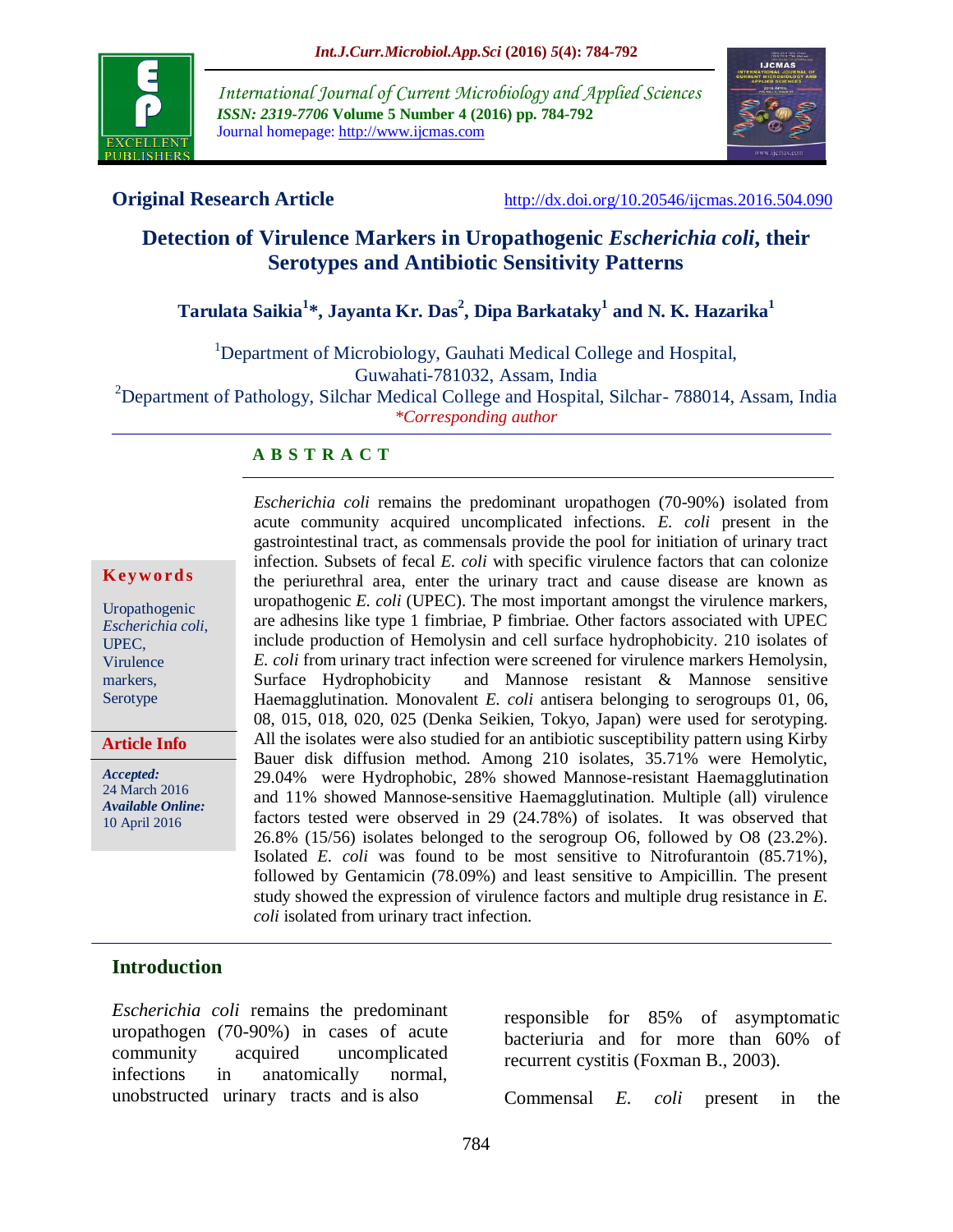gastrointestinal tract provide the pool for initiation of UTI (Raksha R *et al.,* 2003). Some strains of *E. coli* deviates from their commensal status as intestinal flora of mammals and take on a pathogenic course with development of capability to cause disease both within and outside the gut. Subsets of fecal *E. coli* with specific virulence factors that can colonize the periurethral area, enter urinary tract and cause disease are known as uropathogenic *E. coli* (UPEC) (Kaper JB *et al.,* 2004). Virulence is defined as the ability of an organism to cause disease in a particular host. In *E. coli* virulence results from the cumulative impact of one or several special properties, or Virulence factors (VFs), which serve to distinguish potential pathogen from harmless intestinal strains (Johnson JR., 1991). It has been traditionally described that certain serotypes of *E.coli* were consistently associated with uropathogenicity and these isolates express chromosomally encoded virulence markers.

The virulence factors of *E. coli* is broadly grouped into two categories, surface virulence factors and exported virulence factors (Agarwal J *et al.,* 2012). The most important amongst the virulence markers, are the adhesins that help them to adhere to uroepithelium (Eden CS *et al.,* 1976; Sandberg T *et al.,* 1988). The type 1 fimbriae are widely prevalent and they may be involved in colonization of lower urinary tract (Nataro JP, Mobley HL., 2004; Wullt B., 2003). Type 1 fimbriae is present in >90% of commensal and pathogenic *E. coli*. It helps the bacterium to adhere mucosal epithelium and tissue matrix, and biofilm formation (Agarwal J *et al.,* 2012). Attachment of P fimbriae is also associated with increased host inflammatory response (Wullt B., 2003). It is present in 40-60 % of UPEC isolates (Agarwal J *et al.,* 2012).

Other factors associated with uropathogenic *E. coli* include production of haemolysin. Haemolysin provides *E.coli* with possible selective advantage by releasing iron from lysed erythrocytes and enhances pathogenicity by destroying phagocytic and epithelial cells (Nataro JP, Mobley HL., 2004; Wullt B., 2003). Cell surface hydrophobicity of the bacterial cell surface promotes their adherence to various surfaces like mucosal epithelial cells. It is responsible for recurrent UTI (Johnson JR., 1991).

The knowledge of drug resistance pattern in a geographical area and the formulation of appropriate hospital antibiotic policy will go a long way in control of infections (Sharma S *et al.,* 2007).

Keeping these things in mind the present study was undertaken to know the prevalence of various virulence markers viz Hemolysin, Cell surface hydrophobicity and Haemagglutination present in UPEC along with their antibiotic susceptibility pattern.

## **Materials and Methods**

The study was conducted in the Department of Microbiology, Gauhati Medical College and Hospital, Guwahati from July 2012 to June 2013. A total of 210 *E.coli* isolated from cases of UTI were processed during the study period. *E. coli* was identified as described by Bailey and Scott (Forbes BA *et al.,* 2007).

## **Haemolysin**

The isolates to be tested were subcultured onto 5% sheep blood agar and incubated overnight at 37ºC. Haemolysin was detected by determining a clear haemolytic zone (Figure: 3) (β-haemolysis) around each colony (Raksha R *et al.,* 2003).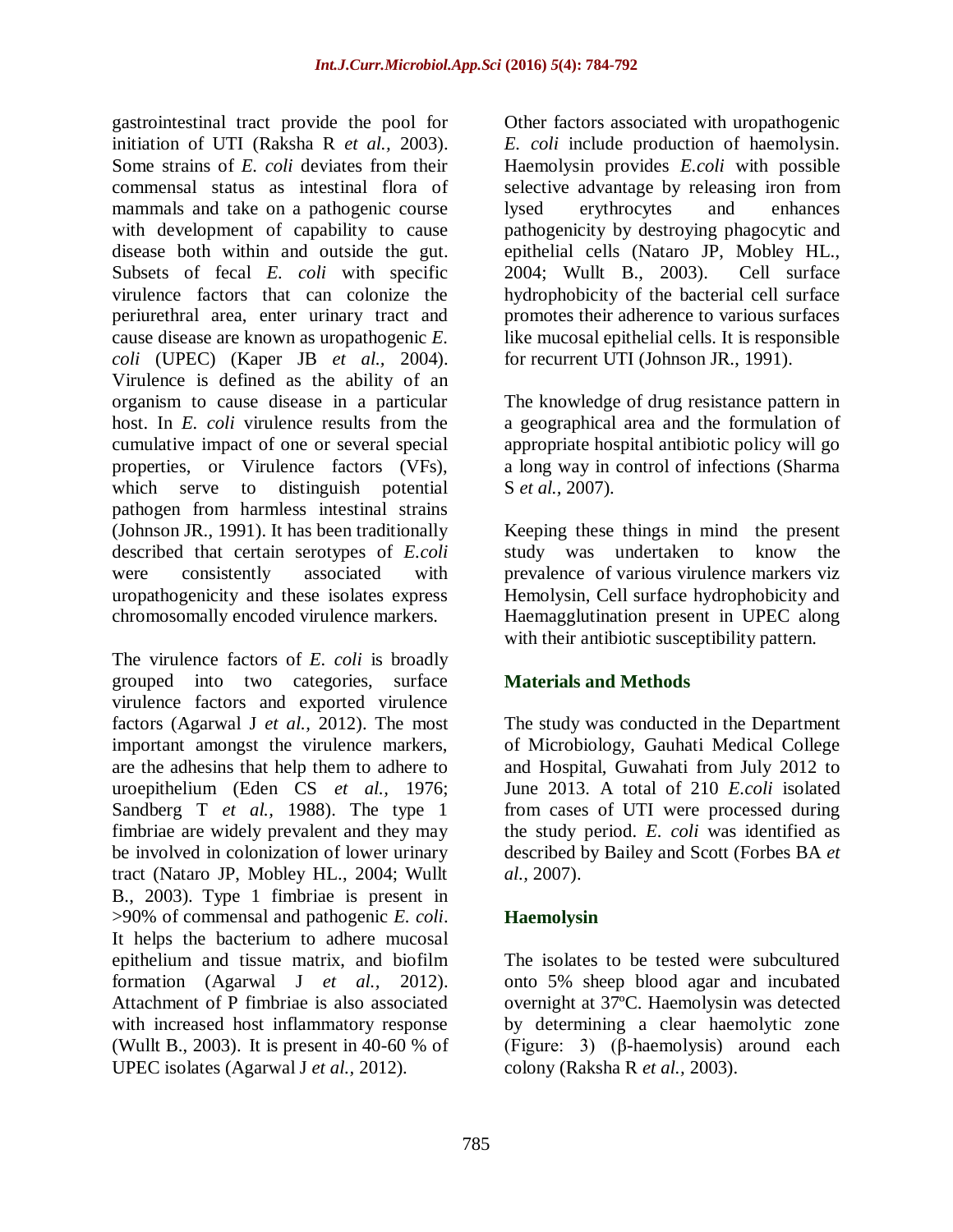## **Cell Surface Hydrophobicity**

Different molar concentrations of Ammonium-sulphate including 1 M, 1.4 M and 2 M were prepared. Forty microliter of 0.2 M PBS (pH 6.8) was taken in the first column of the multiple concavity slide. Forty microliter of 1 M, 1.4 M and 2 M concentration of ammonium sulphate were taken in each well of other columns of the multiple concavity slide. Forty microliter of  $E.$  *coli* suspension (5x10<sup>9</sup> cfu/ml) was added to each of these wells. The clumps formed in different molar concentration of ammonium sulphate were observed with naked eye and under Leights Wetzler inverted microscope binocular (0.32) at 20x magnification. The strains were considered hydrophobic if they aggregated in concentrations of 1.4 M (Raksha R *et al.,* 2003).

#### **Haemagglutination**

Colonies of *E. coli* was inoculated into 1% Nutrient broth and incubated at 37ºC for full fimbriation. 1-2ml of Human O positive blood was collected. The RBCs were washed 3 times with Normal saline. Then 3% suspension of RBCs were prepared in Normal saline. They can be stored for a week at 3-5ºC. On multiple concavity slide one drop of broth culture was taken and to it one drop of the RBC suspension was added. The slide was rocked to and fro at room temperature for 5 minutes. Presence of clumping was taken as positive for haemagglutination (Figure: 4). In a parallel set of test one drop of 2% w/v D-mannose was added to the red cells and a drop of broth culture. Slide was rocked to and fro for 5 minutes.

Mannose-sensitive haemagglutination was detected by the absence of haemagglutination in presence of 2% w/v Dmannose in the parallel set of test.

Mannose-resistant haemagglutination was detected by the presence of haemagglutination when 2% D-mannose was added (Vagarali MA *et al.,* 2008).

## **Serotyping**

Few randomly selected isolates of *E. coli* having one or more virulence markers were subjected for serotyping. Monovalent *E. coli* antisera belonging to serogroups 01, 06, 08, 015, 018, 020, 025 (Denka Seikien, Tokyo, Japan) were used. *E.coli* isolates were looked for strong agglutination with antisera within 1 minute (according to manufacturer's instructions).

## **Antibiotic Susceptibility Testing**

Antibiotic Susceptibility Testing were done on Mueller Hinton agar using Kirby- Bauer disc diffusion method.

#### **Results and Discussion**

#### **Virulence Markers**

In this study all the 210 *E. coli* isolates from cases of UTI were tested for the presence of following virulence markers namely; Hemolysin production, Mannose- resistant haemagglutination (MRHA) and Mannosesensitive haemagglutination (MSHA) and Cell surface hydrophobicity.

Out of the total 210 isolates tested, 117 isolates showed the presence of Virulence markers (Table 1). It is observed that Hemolytic activity was shown by 75 (35.71%) isolates. Of those 210 isolates, 82 showed Haemagglutination (HA) of group O RBCs and 128 were non- hemolytic. Out of 82 isolates showing Heamagglutination, 59 (28%) were MRHA positive and 23 (11%) were MSHA. Hydrophobicity was shown by 61 (29.04%) isolates. It was observed that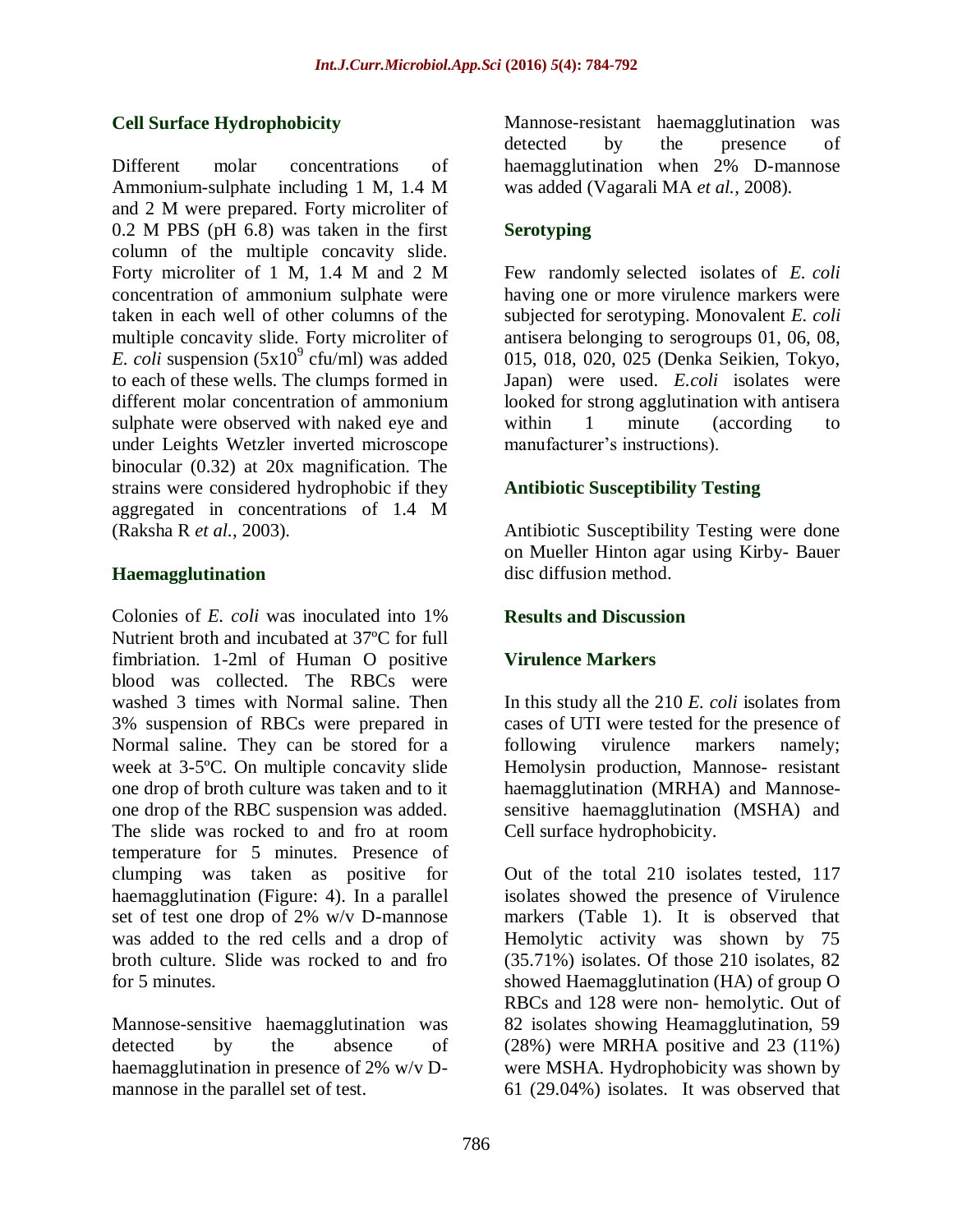among the different virulence markers tested Hemolysin production was most commonly found, followed by Cell surface hydrophobicity (Table 2).

Out of 117 isolates showing virulence markers, 29 (24.78%) showed the presence of all the virulence markers tested. 43 (36.75%) showed two virulence markers and 45 (38.46%) showed one virulence marker. Of the one virulence marker positive isolates most commonly Haemagglutination was found in 30 (66.7%) cases followed by Hemolysin 24.4% of cases. In two virulence marker positive isolates, most common combination was Hemolysin and cell surface hydrophobicity found in 20 (46.57%) cases. Hemolysin and Haemagglutination was found to be next common combination present in 15 (34.97%) isolates.

## **Antibiotic Sensitivity**

Antibiotic sensitivity pattern (Table 3) of Uropathogenic *E. coli* showed maximum resistance to Ampicillin (79.05%) followed by Nalidixic acid (77.15%), Ciprofloxacin (73.81%) and Cotrimoxazole (63.81%). The high prevalence of resistance to these antibiotics is a matter of concern since all these antibiotics are commonly used for treatment of Urinary tract infection. Least resistance was seen with Nitrofurantion (14.29%), followed by Gentamicin (21.91%). When the antibiotic sensitivity pattern was observed in relation to the virulence markers it was seen that virulence marker positive strains were more sensitive to the antibiotics. As shown in Figure 1, Virulence marker positive strains were found to be most sensitive to Nitrofurantoin 86.32% (101/117) whereas 84.94% (79/93) Virulence marker negative strains were sensitive to Nitrofurantoin. Same was the case with Gentamicin 82.90% (97/117) sensitive in case of virulence marker positive strains in comparison to 72.04%

(67/93) in virulence marker negative strains.

## **Serotyping**

Out of 117 virulence marker positive *E. coli* isolates, 56 isolates could be serotyped and out of those, 41 were typable and 15 isolates were non- typable. Serotyping was done using the following available antisera (O1, O4, O6, O15, O18, O20 and O25). It was observed that most of the isolates 26.8% (15/56) belonged to the serogroup O6, followed by O8 (23.2%) (Table 4). Other serogroups less commonly found includes O25, O18 and O20 with 8.9%, 7.1% and 7.1% of isolates respectively. None of the isolates belonged to the serogroup O1 and O15.

Subject of Uropathogenic *E. coli* is receiving increased attention now a days because of the high degree of morbidity and mortality attached to UTIs. Uropathogenic *E. coli* produces several virulence markers which provide them with an increased advantage to colonize the urinary tract and cause disease. In this study significant percentage of UPEC showed the presence of virulence markers and these correlated well with studies done by other workers (Esparis CM *et al.,* 2006; Fatima N *et al.,* 2012; Orskov I *et al.,* 1982; Ranjan KP *et al.,* 2010). Thus, it is inferred that UPEC are definitely associated with aetio-pathogenesis of UTI. Hemolytic activity of *E. coli* is associated with Hemolysin production. Hemolysin contribute to tissue injury and survival in renal parenchyma and it has been suggested that colonization with hemolytic strains of *E. coli* is more likely to develop into urinary tract infections (Sharma S *et al.,* 2007). Cytotoxicity and making iron available for the growth of bacterium appear to be the most likely mechanisms by which hemolysin may function to increase the virulence of UPEC (Fatima N *et al.,* 2012).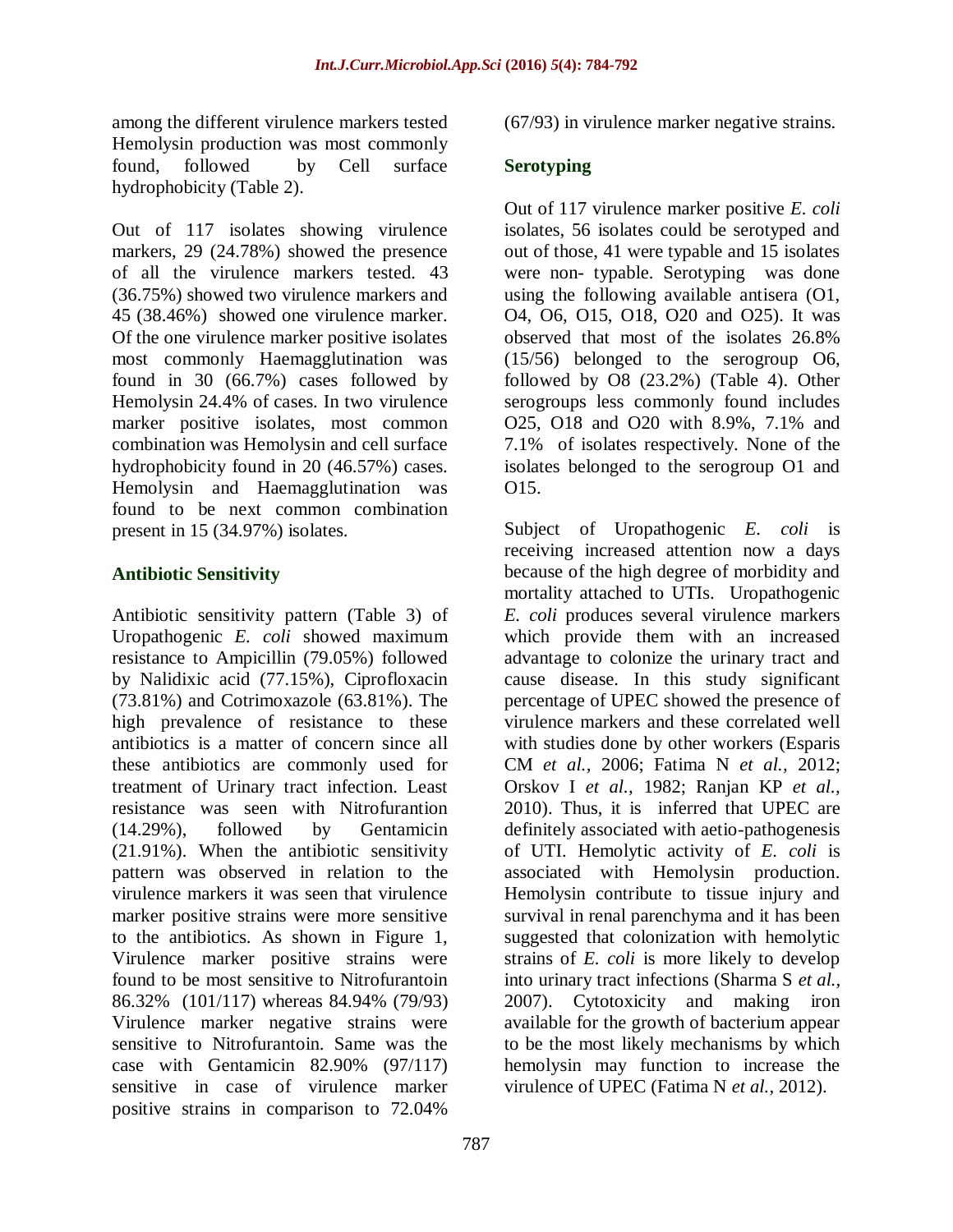#### *Int.J.Curr.Microbiol.App.Sci* **(2016)** *5***(4): 784-792**

| Virulence marker          | <b>Number of Isolates</b> | <b>Percentage</b> |
|---------------------------|---------------------------|-------------------|
| Virulence Marker Positive | 117                       | 55.71             |
| Virulence Marker Negative | 93                        | 44.29             |
| <b>Total Cases</b>        | 210                       | <b>100</b>        |

## **Table.1** Showing Total Virulence Marker Positive Isolates

## **Table.2** Showing Various Virulence Markers in Total Number of Isolates

| Virulence markers                   | No. of isolates of $E$ .<br>Coli giving positive<br>results | Percentage of<br>the total (210)<br><i>isolates</i> ) |
|-------------------------------------|-------------------------------------------------------------|-------------------------------------------------------|
| Hemolysin production                | 75.00                                                       | 35.71                                                 |
| Mannose-resistant haemagglutination | 59.00                                                       | 28.00                                                 |
| Mannose-sensitive haemagglutination | 23.00                                                       | 11.00                                                 |
| Cell surface hydrophobicity         | 61.00                                                       | 29.04                                                 |

#### **Table 3:** Showing Antibiotic Sensitivity Pattern of the Isolated *Escherichia coli*

| <b>Antibiotics</b> | <b>Number of isolates</b><br>sensitive to the<br>antibiotic | Sensitive $(\% )$ | <b>Resistant</b><br>(%) |
|--------------------|-------------------------------------------------------------|-------------------|-------------------------|
| Ampicillin         | 44.00                                                       | 20.95             | 79.05                   |
| Nalidixic acid     | 48.00                                                       | 22.85             | 77.15                   |
| Nitrofurantoin     | 180.0                                                       | 85.71             | 14.29                   |
| Ciprofloxacin      | 55.00                                                       | 26.19             | 73.81                   |
| Cotrimoxazole      | 76.00                                                       | 36.19             | 63.81                   |
| Gentamicin         | 164.0                                                       | 78.09             | 21.91                   |
| Cefotaxime         | 86.00                                                       | 40.95             | 59.05                   |
| Ceftazidime        | 75.00                                                       | 35.71             | 64.29                   |

## **Table.4** Showing Serogrouping of the few Selected Virulence Marker Positive *E. Coli*

| Serogroup    | <b>Number</b> | Percentage |
|--------------|---------------|------------|
| 01           |               | 0.00       |
| 06           | 15            | 26.8       |
| 08           | 13            | 23.2       |
| 015          |               | 0.00       |
| 018          | 4             | 7.10       |
| 020          |               | 7.10       |
| 025          |               | 8.90       |
| NON-TYPABLE  | 15            | 26.8       |
| <b>TOTAL</b> | 56 100        |            |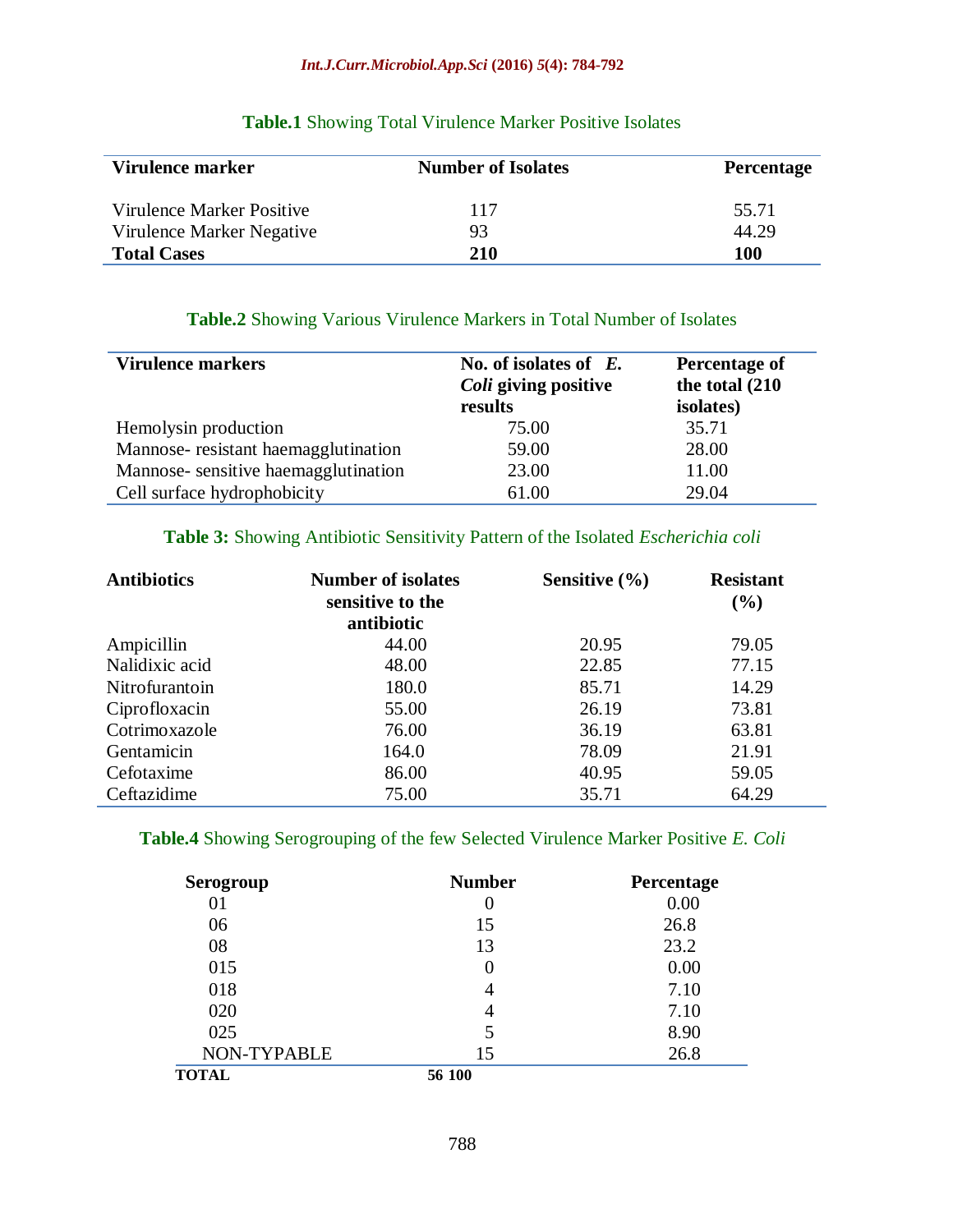



**Figure.2** Culture of Urine via Standard Loop Method Showing Colonies of *Escherichia coli*



**Figure.3** Hemolysin Production by *E. coli* (1 and 4 Isolate)

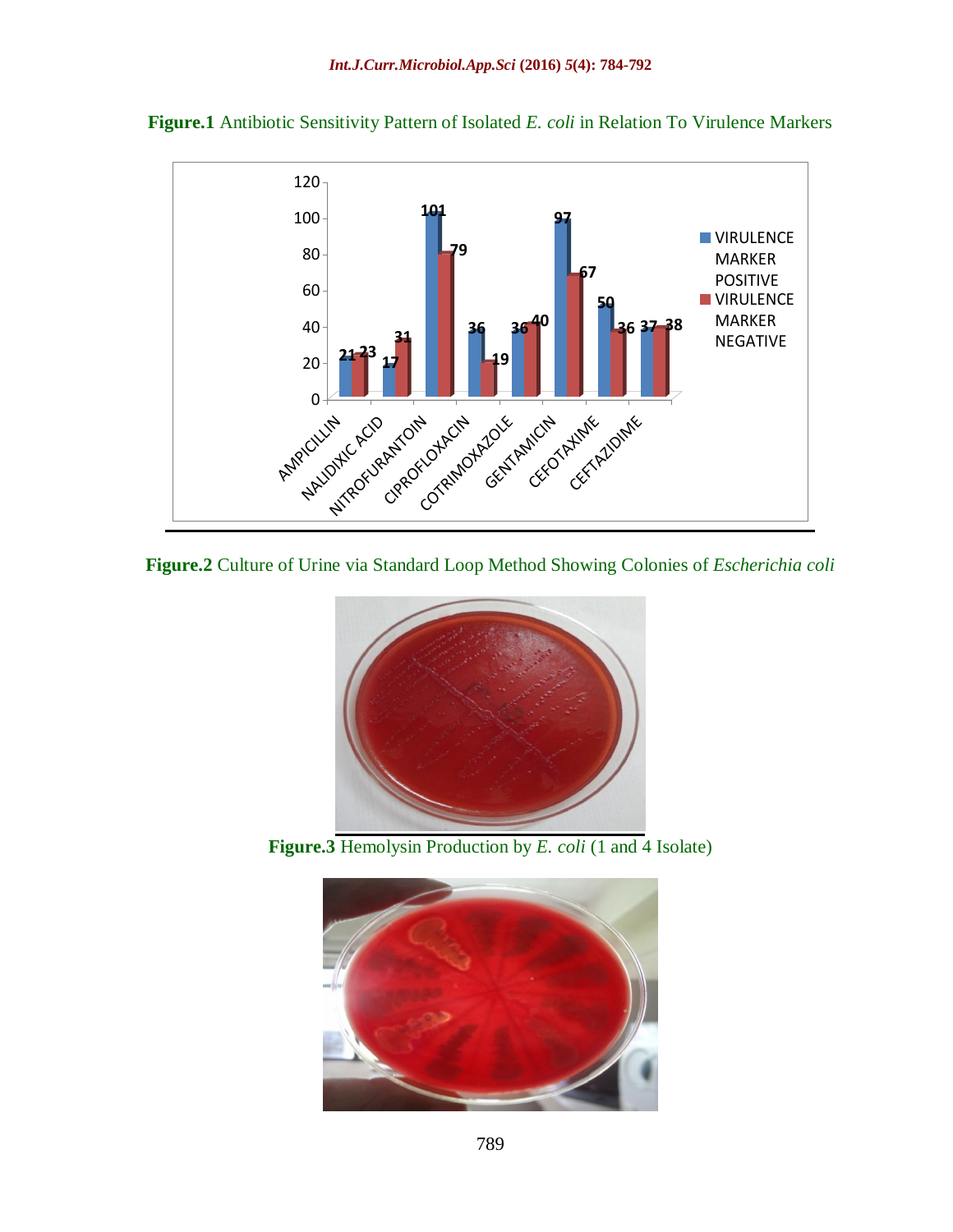## **Figure.4** Haemagglutination Test



Mudd and Mudd first conceived the role of Cell Surface Hydrophobicity (CSH) in mediating bacterial adherence to mammalian cells (Mudd S, Mudd EB., 1924). Surface hydrophobicity is another important virulence factor of *E. coli* that causes extraintestinal infections. The high hydrophobicity of bacterial cell surface promotes their adherence to various surfaces like mucosal epithelial cells (Sharma S *et al.,* 2007). In the present study significant number of Uropathogenic *E. coli* showed hydrophobicity, the figure correlates well with study done by Raksha R and coworkers (Raksha R *et al.,* 2003).

Presence of fimbriae on *E.coli* can be indirectly established by the agglutination of human erythrocytes by that *E.coli* strain (Kallenius G *et al.,* 1980; Steadman R, Topley N., 1998). MRHA positive strains can be considered as UPEC most likely having P fimbriae. *E. coli* strains causing severe forms of UTI are reported to exhibit Mannose resistant haemagglutination (Kallenius G *et al.,* 1980). The expression of type 1 fimbriae is indicated by MSHA (Raksha R *et al.,* 2003). In this study the percentage of UPEC showing MRHA and MSHA were similar to findings of other workers (Fatima N *et al.,* 2012; Raksha R *et al.,* 2003; Vagarali MA *et al.,* 2008).

Uropathogenic *E. coli* belonging to certain serogroups possesses certain specific

virulence factors which enhance their ability to cause infection. In most studies *E. coli* isolated from urinary tract infections belonged to 'uropathogenic' serotypes 01, 02, 04, 06, 07, 08, 016, 018, 025 and 075 (Vosti KL *et al.,* 1964). In this study most common serogroups was 06 followed by 08. Several other workers also reported serotype 06 to be most frequently isolated from urine (Esparis CM *et al.,* 2006; Orskov I *et al.,* 1982).

UTIs are common infections and increased antimicrobial resistance hinder their treatment. The most commonly used antibacterial drugs in the treatment of UTI are Trimethoprim/ Sulfamethoxazole, Ciprofloxacin, Cephalosporins, semisynthetic Penicillins with or without inhibitors, Nitrofurantoin and Fosfomycin (Arslan H *et al.,* 2005). In this study, high level of resistance were found among the Uropathogenic *E. coli* isolates for commonly used drugs like Ampicillin, Nalidixic acid, Cotrimoxazole. But when the antibiotic sensitivity pattern was observed in relation to Virulence markers (Figure: 1), it was found that the isolates showing virulence markers were more sensitive to drugs in comparison to virulence marker negative strains. These results support the hypothesis that although virulence factors and antibiotic resistance may confer increased fitness for extra-intestinal infections in humans, they may do so via mutually exclusive pathways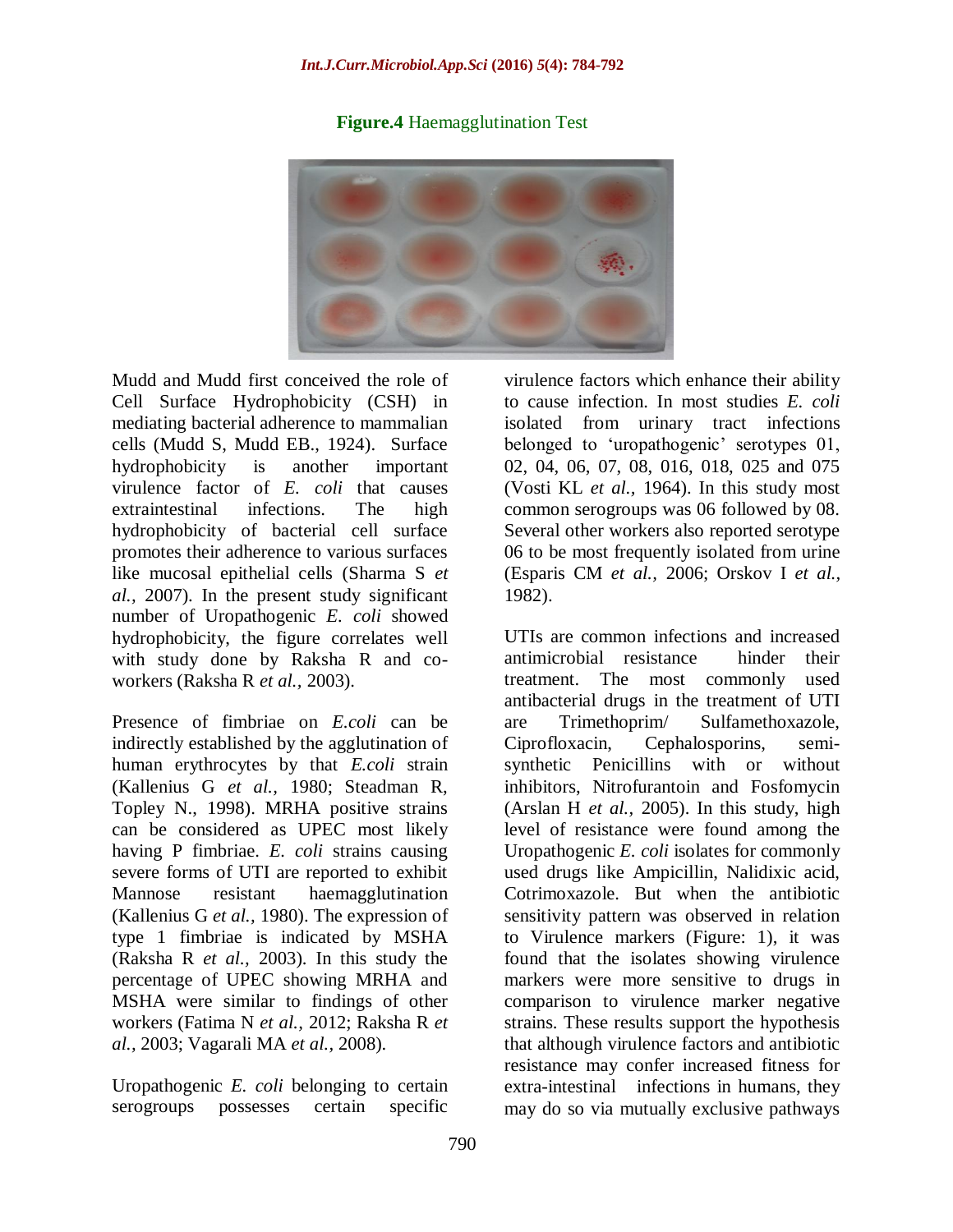and in distinct populations. A robust virulence factor repertoire may be essential for a pathogen to overcome intact host defenses, whereas it may be unnecessary in a compromised host, where antibiotic resistance may provide a substantial advantage to the survival of the pathogen (Sharma S *et al.,* 2007).

In this study, it is concluded that uropathogenic *E. coli* are definitely associated with Urinary tract infection. Various virulence factors like, Hemolysin, Haemagglutination and cell surface hydrophobicity facilitate extraintestinal survival and enable UPEC to colonize the urinary tract and cause disease. It was also seen that the UPEC exhibited high level antibiotic resistance. It is possible that irrational prescribing of antimicrobials, available over the-counter (OTC) in India, has contributed to this high level of antibiotic resistance in Uropathogenic *E. coli*.

## **Acknowledgment**

We would like to offer our sincere gratitude to the Department of Biotechnology, Govt. of India, New Delhi and DBT Nodal Centre, Tezpur, for selecting this study for MD/MS Thesis grant and providing with financial assistance for smooth conductance of the same.

## **References**

- Agarwal J, Srivastava S, Singh M. 2012. Pathogenomics of uropathogenic Escherichia coli. Indian J Med Microbiol. 30(2): 141-9.
- Arslan H, Azap OK, Erqonul O, Timurkaynak F. 2005. Risk factors for ciprofloxacin resistance among Escherichia coli strains isolated from community acquired urinary tract

infection in Turkey. J Antimicrob Chemother. 56(5):914-8.

- Eden CS, Hanson LA, Jodal U, Lindberg U, Akerlund AS.1976. Variable adherence to normal human urinary-tract epithelial cells of Escherichia coli strains associated with various forms of urinary-tract infection. Lancet*.* 1 : 490- 2.
- Esparis CM, Teixeira LM, Irino K, et al. 2006. Biological and molecular characteristics of uropathogenic Escherichia coli strains isolated in the city of Rio de Janeiro. Rev Soc Bras Med Trop. 39(6); 573-6.
- Fatima N, Mithlesh A, Shukla I, Khan PA. 2012. Characterization of Uropathogenic E. coli in relation to virulence factors. Open Access Scientific Reports. Available at http://www.omisconline.org/scientificreports/srep342.php. Accessed September 3rd 2013.
- Forbes BA, Sahm DF, Weissfeld AS. 2007. Infections of the Urinary Tract. In: Bailey and Scott's. Diagnostic Microbiology.  $12<sup>th</sup>$  ed. Philadelphia: CV Mosby Company; 842-55.
- Foxman B. 2003. Epidemiology of urinary tract infections: incidence, morbidity, and economic costs. Dis Mon. 49(2):53-70.
- Johnson JR. 1991. Virulence factors in Escherichia coli urinary tract infection. Clinical Microbiology Rev. 4(1):80- 128.
- Kallenius G, Mollby R, Winberg J. 1980. *In vitro* adhesion of uropathogenic *Escherichia coli* to human periurethral cells. Infect Immun. 28: 972-980.
- Kaper JB, Nataro JP, Mobley HL. 2004. Pathogenic Escherichia coli. Nat Rev Microbiol. 2:123- 40.
- Mudd S, Mudd EB. 1924. The penetration of bacteria through capillary spaces IV. A kinetic mechanism in interfaces. 40: